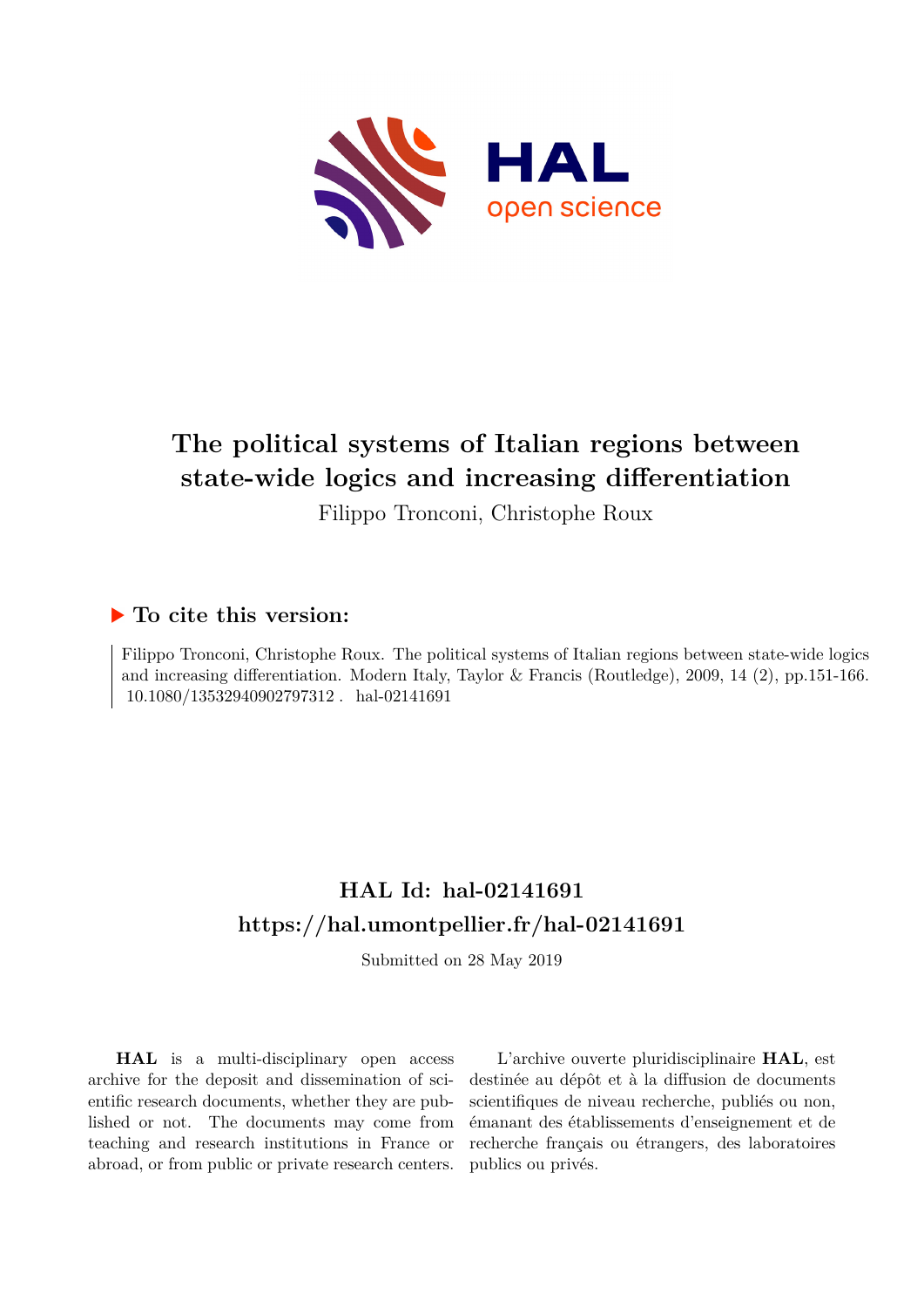This article was downloaded by: [University Bologna] On: 15 May 2009 Access details: Access Details: [subscription number 910055756] Publisher Routledge Informa Ltd Registered in England and Wales Registered Number: 1072954 Registered office: Mortimer House, 37-41 Mortimer Street, London W1T 3JH, UK



To cite this Article Tronconi, Filippo and Roux, Christophe(2009)'The political systems of Italian regions between state-wide logics and increasing differentiation',Modern Italy,14:2,151 — 166

To link to this Article: DOI: 10.1080/13532940902797312

URL: <http://dx.doi.org/10.1080/13532940902797312>

# PLEASE SCROLL DOWN FOR ARTICLE

Full terms and conditions of use:<http://www.informaworld.com/terms-and-conditions-of-access.pdf>

This article may be used for research, teaching and private study purposes. Any substantial or systematic reproduction, re-distribution, re-selling, loan or sub-licensing, systematic supply or distribution in any form to anyone is expressly forbidden.

The publisher does not give any warranty express or implied or make any representation that the contents will be complete or accurate or up to date. The accuracy of any instructions, formulae and drug doses should be independently verified with primary sources. The publisher shall not be liable for any loss, actions, claims, proceedings, demand or costs or damages whatsoever or howsoever caused arising directly or indirectly in connection with or arising out of the use of this material.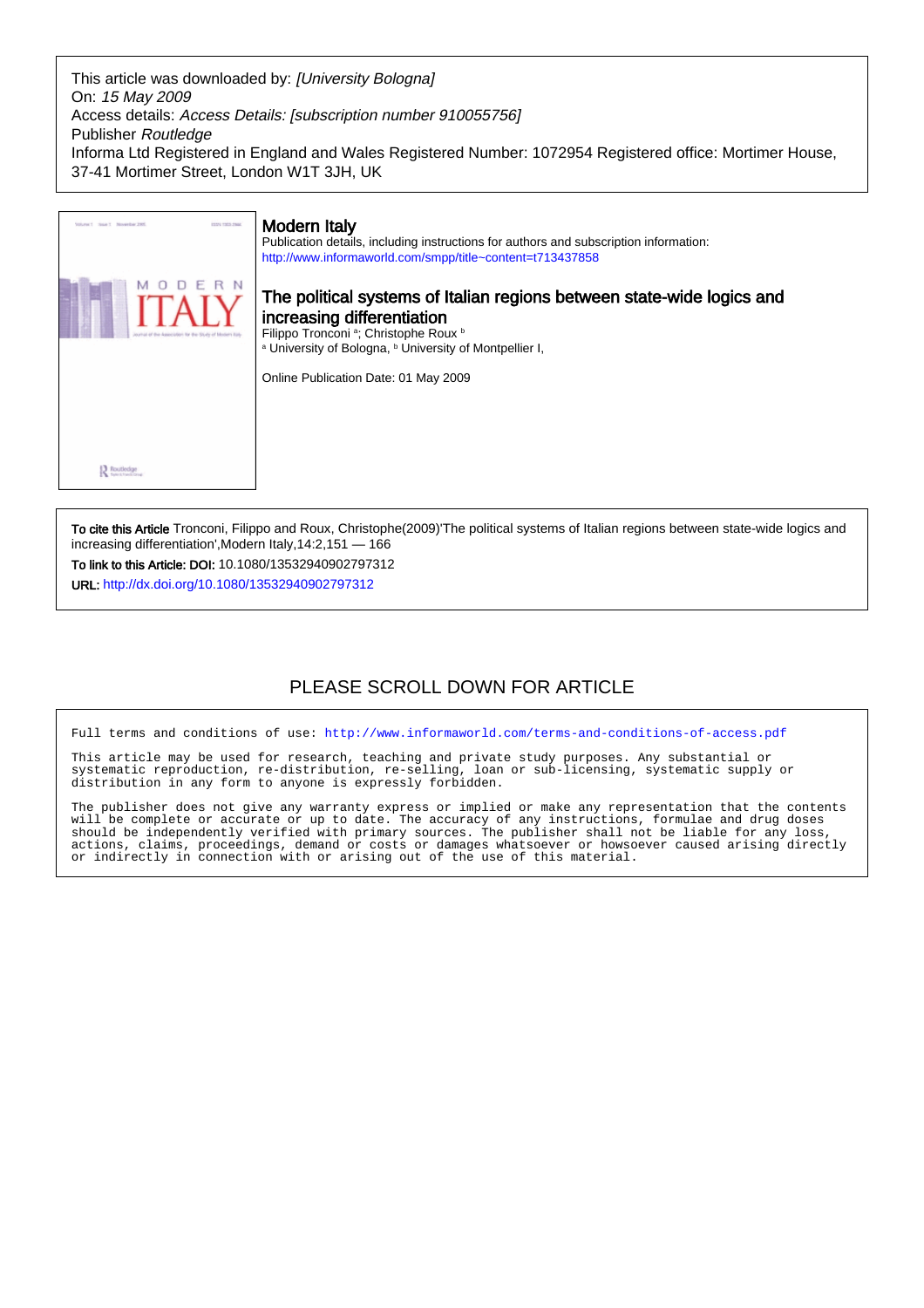# The political systems of Italian regions between state-wide logics and increasing differentiation<sup>1</sup>

Filippo Tronconi<sup>a\*</sup> and Christophe Roux<sup>b</sup>

<sup>a</sup>University of Bologna; <sup>b</sup>University of Montpellier 1

(Received 26 November 2008; final version accepted 12 January 2009)

The aim of this article is to describe the evolution of the Italian regional party systems 25 years after the establishment of 15 Ordinary Statute regions and five years after the implementation of a major Constitutional reform increasing the powers of the regions and the visibility of regional political actors. The theoretical point of departure of the article is the second order election model originally applied to European elections to highlight their dependence on the national political level. The article begins by showing that this model has been applicable for regional elections only since the mid-1990s, a finding that goes against the conventional wisdom. The article then explains the structure of regional political competition through the analysis of two phenomena, fragmentation and differentiation, and the way they are correlated, stressing the changing pattern of competition before and after the breakdown of the First Republic.

Keywords: Italy; regions; elections; territories; subcultures; ethno-regionalist parties

### Introduction

As institutions, regions are the basis of a new organisation for territorial governance in Italy. But they are also the framework in which democratic political competition takes place. In this article we aim to enter into the details of regional politics with a twofold scope: to understand the relevance of regional elections for Italian politics in general, and to assess the degree, nature and extent of political diversity between regions.

Before going to the core of our argument, a quick rehearsal of the main features that organise regional politics in Italy is necessary. Originally, regions (both special and ordinary) reflected the parliamentary form of the Italian state, and the electoral law, again in line with the national one, was strictly proportional. However, the political earthquake following the corruption scandals of Tangentopoli, coupled with the quest for autonomy coming from the north and backed by the electoral rise of the *Lega Nord*, has had relevant consequences also at the regional level, producing significant institutional changes during the 1990s (Mazzoleni 2009). As far as the electoral rules are concerned, the law adopted for ordinary statute regions in 1995 introduced a mixed system.<sup>2</sup> Some 80% of seats were allocated by means of proportional representation in a competition among provincial lists, while the remaining 20% of seats were allocated as a 'majority bonus' to the list (that is to

ISSN 1353–2944 print/ISSN 1469–9877 online  $O$  2009 Association for the Study of Modern Italy DOI: 10.1080/13532940902797312 http://www.informaworld.com

<sup>\*</sup>Corresponding author. Email: filippo.tronconi@unibo.it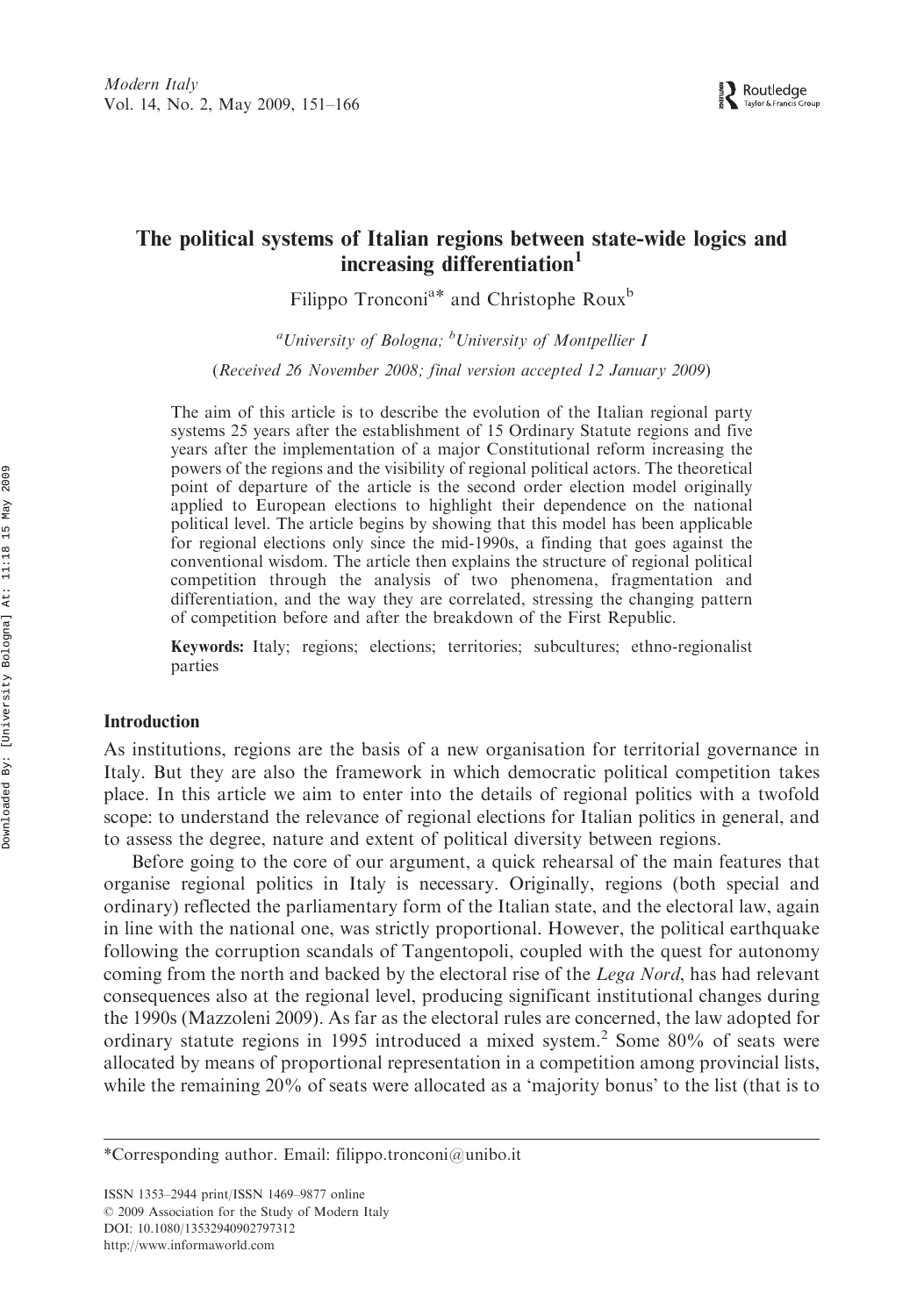say, the party or the coalition of parties) obtaining a plurality of votes on regional basis.<sup>3</sup> In the proportional part, a legal threshold for representation was also introduced at 3%, but only for parties not included in coalitions, or included in coalitions not reaching 5% of valid votes. As can be seen, a strong incentive for small parties to join the major coalitions was established, as no threshold was foreseen for parties in this case. On the other hand, even the contribution of weak parties could be precious for the main coalitions in case of a close competition, in order to earn the 'big prize' of the majority bonus. The foundations for a 'fragmented bipolarism' (Chiaramonte and Di Virgilio 2000) were thus laid.<sup>4</sup>

A further Constitutional amendment was passed in 1999, leaving to the autonomous decision of each region the choice of the electoral system and the form of government, while establishing the direct election of the President of the region (although this feature was already implicit in the 1995 electoral reform) as a default option. Since then, only four regions have taken the opportunity to modify the electoral system (Puglia, Calabria, Lazio and Tuscany). Among these, Tuscany has introduced the most notable innovations.<sup>5</sup> In any case, no region has questioned the mixed nature of the electoral system and the principle of the majority bonus as a means to guarantee stable governments.

In special statute regions, electoral reforms had been theoretically possible since the date of the establishment of regions themselves. In practice, however, all of them had maintained the original parliamentary form of government and proportional systems until the beginning of the 1990s.<sup>6</sup> In 2001 the Constitutional amendment established a default option for the direct election of the executive leader also in these regions, as already determined for ordinary ones, with the possibility of further modifications. Today the president is directly elected in Sardinia, Sicily, Friuli-Venezia Giulia<sup>7</sup> and Trentino<sup>8</sup>, which also have different versions of mixed electoral systems with a majority bonus. A parliamentary system and a pure proportional law are instead in force in the Valle d'Aosta and South Tyrol.

What, then, is the impact of the creation of those regional spaces of political competition? In the next section we show, against the conventional wisdom, that the fact that regional elections can be considered as second-order elections is a recent trend in Italian politics. Then in the third section, we investigate the structuring of regional political competition, looking more closely at two of its main dimensions: differentiation and fragmentation. In the two final sections, we analyse the factors that can explain the changing pattern of competition under the First and the Second Republics. We argue that the changing relationships between fragmentation and differentiation, illustrated in the third section, should be understood as a symptom of a deeper phenomenon that characterises the critical juncture of the 1990s; it is closely linked to the decreasing strength of state-wide party organisations and to the rise of a new type of local and personal party.

## Regional elections as second-order elections: a recent trend

While regional autonomy was gradually growing in Italy<sup>9</sup>, to what extent did regional politics follow its own path? Before the 1992–1994 turmoil, the opinion that Italian regional politics was a minor replication of national themes and trends was widely accepted. For example, De Mucci (1987) described voting behaviour and the format of party competition in regional elections as basically anchored to a national political logic, the only differences being a lower level of participation and interest and slightly looser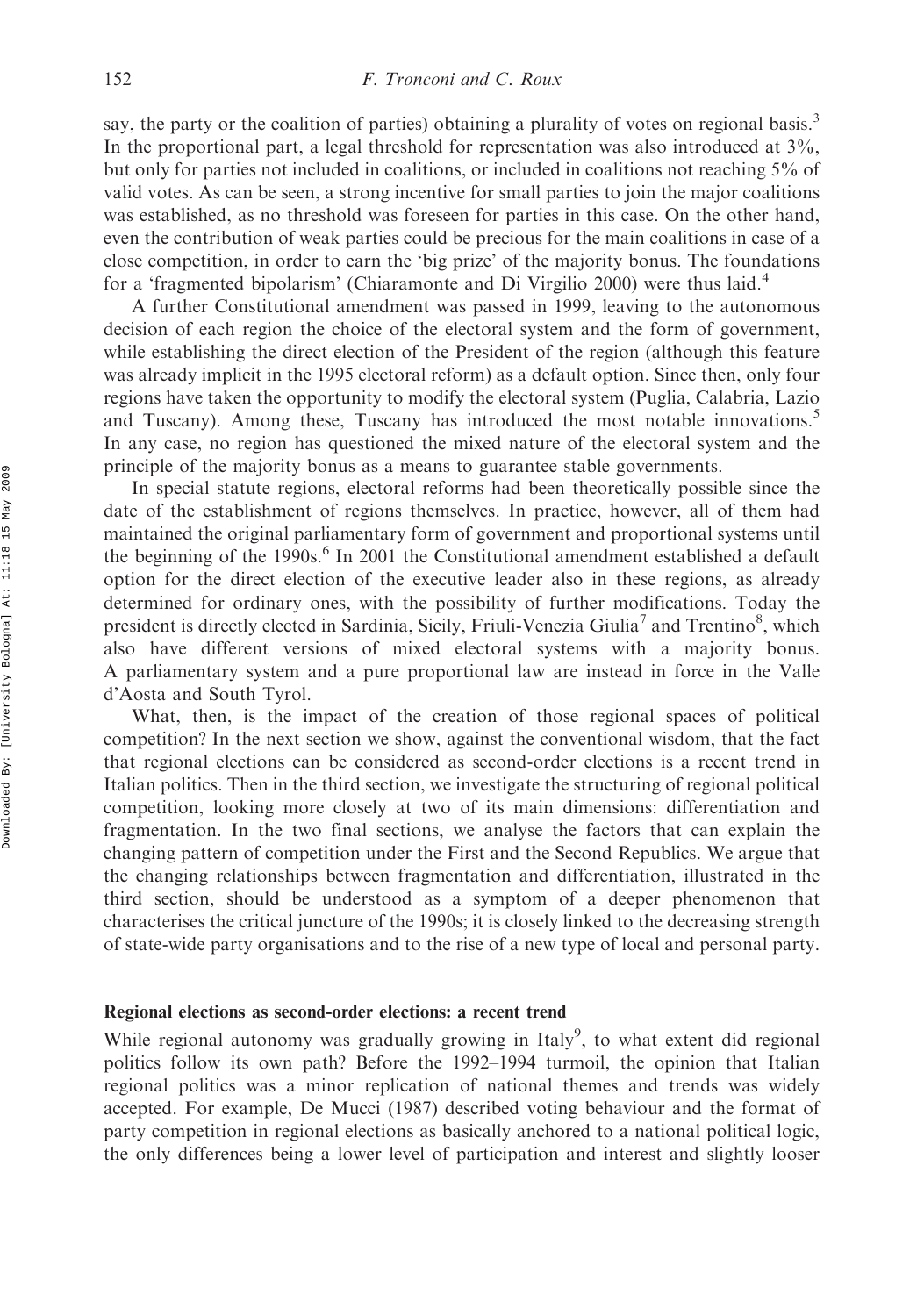party loyalties, also due to less intense efforts in electoral campaigning by party organisations. As we have just shown, a number of incisive reforms were carried out in the 1990s, so that it could reasonably be expected that regional politics would acquire greater autonomy, increasing diversification among regions and making the regional vote less dependent on national dynamics.

This notwithstanding, the interpretations based on 'regional dependence' on the national level have been considered largely valid by the observers of regional politics also in recent years. Chiaramonte and Di Virgilio (2000, 513) claim, for instance, that 'voters' behaviour and forms of competition have remained anchored to a 'general politics' logic, while D'Alimonte and De Sio (2007, 145) underline the relevance of regional elections as a test for the national incumbent government. The particular shape of the Italian electoral calendar has helped this reading. Since the mid-1990s, in fact, the regional vote has regularly taken place on the eve of the parliamentary one, transforming it into a sort of dress rehearsal, anticipating trends and suggesting judgements that unfailingly find confirmation the following year. Thus, in the 1995 regional elections the widespread success of the centre-left parties anticipated the victory of the Olive tree coalition in 1996, and the same happened with the 2005 results, anticipating the return of Prodi as Prime Minister the following year. Analogously, the 2001 victory of the centre-right coalition was anticipated by the success in most regions one year before.

Such a configuration evokes the second-order elections model (Reif and Schmidt 1980). This was developed referring to the European Parliament and it is based on the idea that voters use these elections to express their satisfaction, or their disappointment, towards national (i.e. first-order) political actors. The central hypothesis emerging from this intuition is that governing parties will perform well if second-order elections are held soon after the national ones (while they are in a 'honeymoon' period with their electors); by the same token, they will perform worse if second-order elections are held later, and particularly around mid-legislature. Also, small parties should perform better than big ones, if it is true that the latter will not put all of their efforts into the electoral campaign for an arena that is perceived not to be decisive, while voters, for their part, will not feel constrained by strategic voting considerations and will be more inclined to choose a party that is closer to their preferences, even if this might imply a wasted vote.<sup>10</sup>

We claim that a closer look at the model of second-order elections and its application to Italian regional elections can nonetheless reveal some interesting evidence running against the thesis of a substantial continuity between the First and the Second Republics, and actually making the picture more complex than the 'regional dependence' thesis suggests. Table 1 provides a fairly clear picture of the nature of regional elections: *regional* elections in Italy follow the second-order pattern only since 2000.

The first column in Table 1 reports the time lag between regional and the previous national election in days.<sup>11</sup> In all cases we are far from the 'honeymoon' threshold (the closest case is the 1980 elections, held one year after the national elections), and in most cases we are much closer to the end of the legislature than to its beginning. The expectation is, then, that governing parties and big parties are disadvantaged, while opposition parties and small parties should perform best. Columns 2 and 3 compare the results of government and opposition parties. From the 1970s to the 1990s we cannot observe any clear pattern. Governing parties generally perform better in regional than in national elections; on only two occasions do they perform slightly worse (in 1970 and 1990). The closeness of electoral results in the two arenas is actually the most striking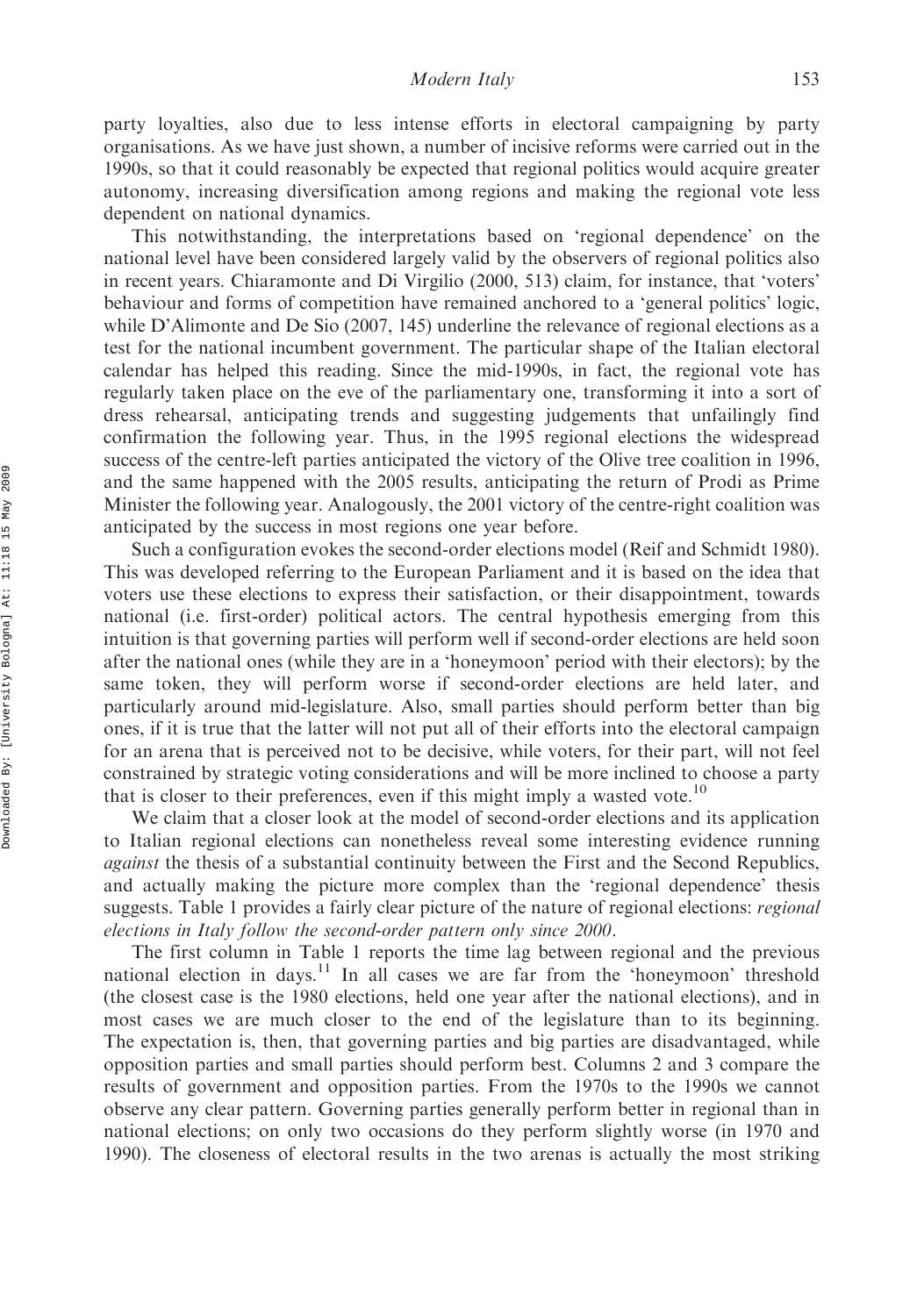|               | Time lag<br>(reg-nat)<br>elections) | Difference<br>government | Difference<br>opposition | Difference<br>government | Difference<br>for parties in for parties in for parties in for parties in for parties in<br>government | <b>Difference</b><br>opposition | Difference for<br>parties in<br>opposition |
|---------------|-------------------------------------|--------------------------|--------------------------|--------------------------|--------------------------------------------------------------------------------------------------------|---------------------------------|--------------------------------------------|
|               |                                     |                          |                          | Small<br>$\leq 10\%$     | Big<br>$(> 10\%)$                                                                                      | Small<br>$(< 10\%)$             | Big<br>$(> 10\%)$                          |
| 1970          | 749                                 | 2.5                      | $-2.5$                   | 0.9                      | 1.6                                                                                                    | $-3.5$                          | 1.0                                        |
| 1975          | 1134                                | $-0.9$                   | 0.9                      | 0.1                      | $-1.0$                                                                                                 | $-5.4$                          | 6.3                                        |
| 1980          | 371                                 | 1.4                      | $-1.4$                   | 0.0                      | 1.4                                                                                                    | $-2.5$                          | 1.1                                        |
| 1985          | 686                                 | 1.8                      | $-1.8$                   | $-2.3$                   | 4.0                                                                                                    | $-2.1$                          | 0.3                                        |
| 1990<br>1995* | 1057                                | $-0.3$                   | 0.3                      | $-0.4$                   | 0.1                                                                                                    | 2.9                             | $-2.6$                                     |
| 2000          | 1456                                | $-6.6$                   | 6.6                      | $-6.8$                   | 0.2                                                                                                    | 4.5                             | 2.1                                        |
| $2005**$      | 1421                                | $-7.6$                   | 9.4                      | 4.6                      | $-12.2$                                                                                                | 7.8                             | 1.5                                        |

Table 1. The second-order effect in Italian regional elections (1970–2005).

Notes: the national–regional comparison is possible only for ordinary status regions, due to the fact that autonomous regions hold elections on different dates. \*In 1995 elections were held during the caretaker cabinet led by Lamberto Dini whose ministers were entirely of non-partisan background. \*\*In 2005 the losses of governing parties do not coincide with the gains of opposition parties because the Democratici di Sinistra and the Margherita contested elections under a common list (Uniti nell'Ulivo) in nine regions out of 15. In those regions, a comparison with the national elections results is not possible.

Source: Our elaboration on the basis of official electoral results from the Interior Minister. See http://elezionistorico.interno.it/

information we get from the table. In this sense, the description of the regional political arena as overwhelmed by the national one finds a solid confirmation, while the secondorder model should be rejected.

Things change when we look at the most recent results. We can only rely on two elections in this case, but on both occasions the second-order prediction is validated beyond any doubt, with a swing between governing and opposition parties that is unusually high for Italian standards and that on both occasions rewards opposition parties, as expected.

The following columns disaggregate the data of governing and opposition parties by their size. Here the relevant comparison is between small and large parties on each side of the government–opposition divide, with small parties expected to perform better in regional elections than in national ones if the second-order model is to be confirmed. Again, the table shows clearly different patterns for elections before and after the mid-1990s. Up to 1990 differences are negligible for parties in government, and when more substantial (as in 1985), they go in the 'wrong' direction. Also, parties in opposition show a pattern that most frequently runs contrary to expectations, with small parties normally performing worse than big ones. After 1990 the results move into line with the prediction of the model, with the exception of parties in government in 2000, when the loss of votes is concentrated on small parties, while big ones (i.e. the Left Democrats) largely maintain the share of votes obtained at the national elections of 1996.

Beyond the numerical evidence, the national consequences of regional elections are probably the most striking proof that there was more at stake than just regional cabinets. Both in 2000 and in 2005, the national governments resigned soon after the elections had taken place as a result of the disappointing performance of governing parties. In both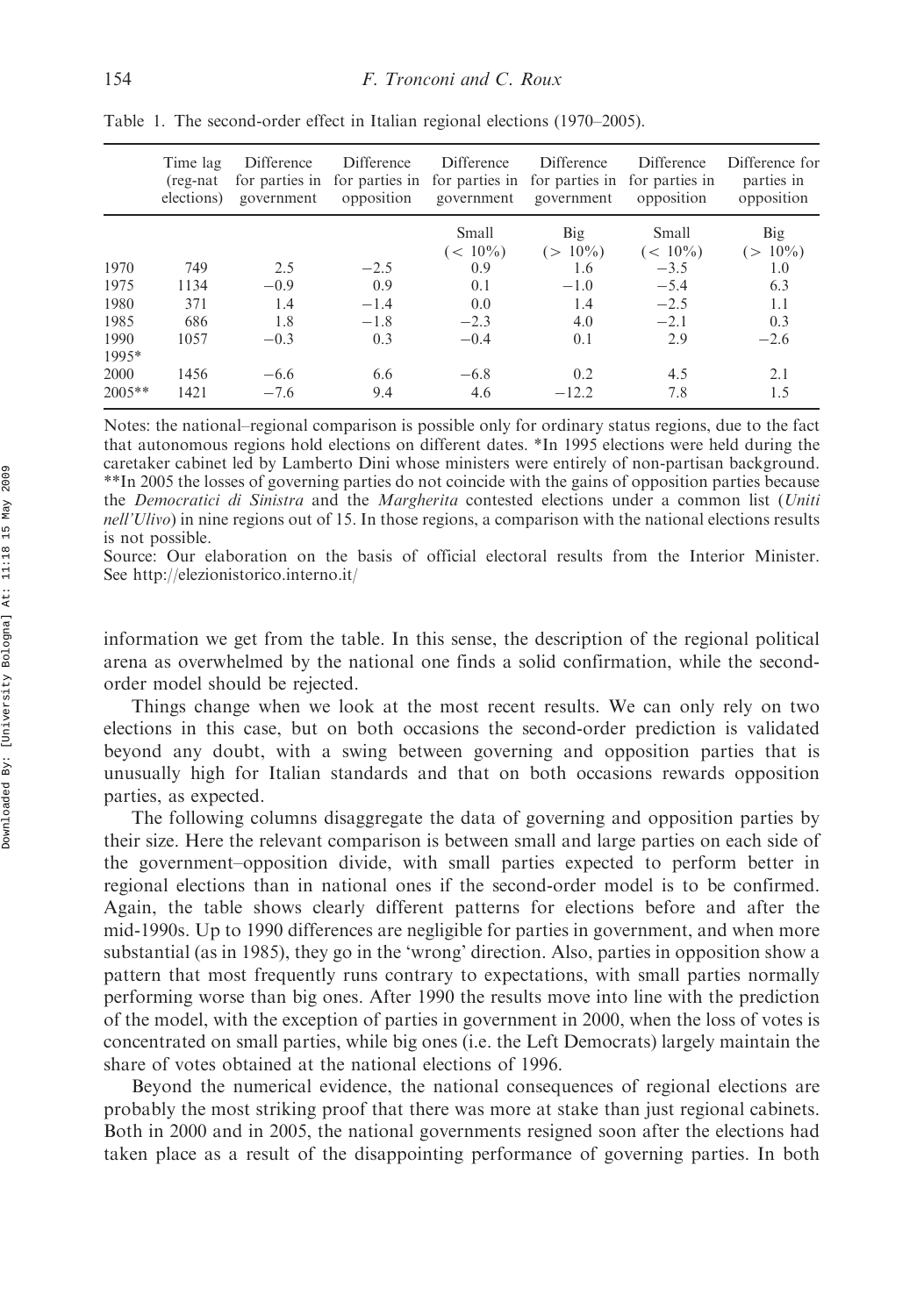|                   | Lee index<br>1970-1990 | Lee index<br>1995-2005 | Effective no.<br>of parties<br>1970-1990 | Effective no.<br>of parties<br>1995-2005 |
|-------------------|------------------------|------------------------|------------------------------------------|------------------------------------------|
| Piemonte          | 7.1                    | 12.8                   | 4.7                                      | 6.8                                      |
| Lombardia         | 8.3                    | 22.4                   | 4.3                                      | 5.5                                      |
| Veneto            | 16.1                   | 24.4                   | 3.5                                      | 6.6                                      |
| Liguria           | 9.1                    | 11.9                   | 4.3                                      | 5.6                                      |
| Emilia            | 18.4                   | 19.6                   | 3.5                                      | 4.2                                      |
| Toscana           | 16.3                   | 22.1                   | 3.4                                      | 4.2                                      |
| Umbria            | 15.9                   | 26.1                   | 3.5                                      | 4.6                                      |
| Marche            | 7.8                    | 16.1                   | 3.7                                      | 5.4                                      |
| Lazio             | 6.7                    | 17.4                   | 4.5                                      | 6.2                                      |
| Abruzzo           | 10.4                   | 16.6                   | 3.4                                      | 7.7                                      |
| Molise            | 21.8                   | 26.9                   | 2.9                                      | 7.8                                      |
| Campania          | 10.6                   | 21.4                   | 4.2                                      | 8.9                                      |
| Puglia            | 10.4                   | 16.0                   | 3.9                                      | 7.5                                      |
| <b>Basilicata</b> | 12.5                   | 30.7                   | 3.5                                      | 7.2                                      |
| Calabria          | 11.5                   | 34.7                   | 4.0                                      | 8.8                                      |
| Trentino*         | 30.1                   | 37.8                   | 3.5                                      | 7.3                                      |
| Alto Adige*       | 64.4                   | 73.1                   | 2.6                                      | 2.9                                      |
| Valle d'Aosta*    | 39.6                   | 67.1                   | 3.1                                      | 3.9                                      |
| Friuli VG*        | 15.9                   | 23.2                   | 4.4                                      | 7.5                                      |
| Sicilia*          | 19.8                   | 29.3                   | 4.6                                      | 8.8                                      |
| Sardegna*         | 13.5                   | 30.2                   | 4.3                                      | 9.6                                      |
| $Italy - mean$    | 17.4                   | 27.6                   | 3.8                                      | 6.5                                      |

Table 2. Lee index of differentiation and effective number of electoral parties in Italian regions  $(1970-2005)$ .

Notes: \*Special Statute regions. For Trentino, Alto Adige, Friuli-Venezia Giulia and Valle d'Aosta, we did not consider the 1993 elections, held before the old party system breakdown and thus not comparable with the 1995 elections. Source: see Table 1.

cases, it is also worth recalling that the resignation of the government did not produce an early election, but a reshuffle (and, in 2000, a new prime minister, with Amato replacing D'Alema) and a new executive supported by the same parliamentary majority.

How did the appearance of a second-order pattern of voting affect the structuring of regional party systems? Did it lead to a more uniform pattern of voting behaviour across regions, and thus to a reduction of regional distinctiveness? The analyses we carry out in the next section will show, on the contrary, that regional party systems have become more dissimilar in the last decade. The centrifugal forces implicit in the process of federalisation seem to be stronger than nation-wide pressures.

## Differentiation and fragmentation: characterising regional political systems

In order to understand the distinctiveness of voting across territorial units, an index (Lee index) has been developed, which measures the extent to which regional voting deviates from the national average<sup>12</sup> (Hearl, Budge, and Pearson 1996). In the first two columns of Table 2 the index of differentiation of pre- and post-1992 periods is compared for each region. In *all* the 20 regions this value has increased in the most recent period,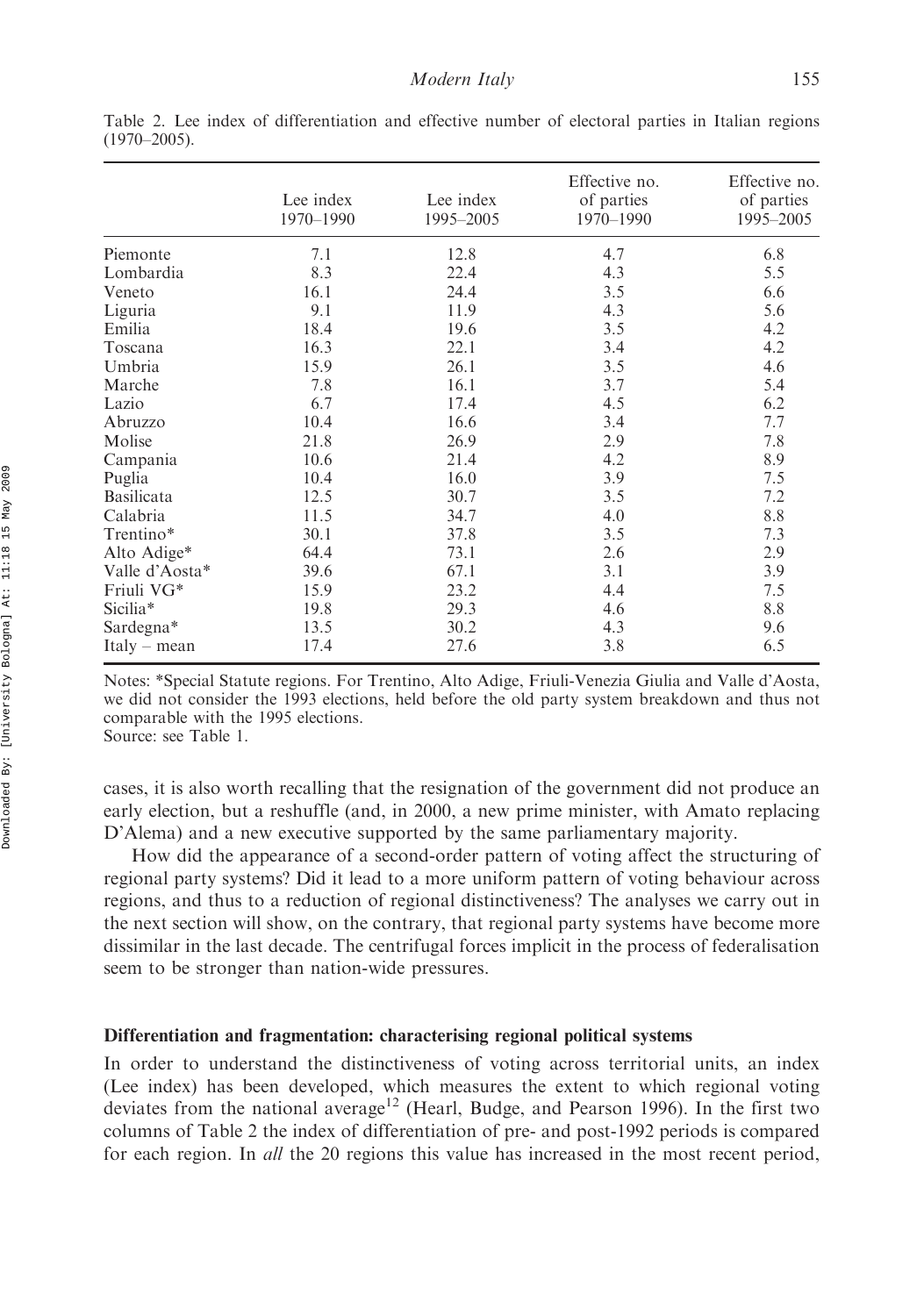

Figure 1. Evolution of voting differentiation of Italian ordinary and special regions (Lee index, 1970–2005). Source: see Table 1.

casting aside any doubt about the direction of the trend. In some regions this change is moderate (Emilia-Romagna and Liguria, for instance); in most cases it is instead strong, up to cases where the value is now two or three times higher than it was until the 1990s (Calabria, Lazio, Lombardia, Basilicata among others).

Figure 1 allows us to look at the same story from a different perspective. Here, the distinctiveness of voting is analysed in its chronological evolution, and grouped by ordinary and special statute regions. The first element is the clear difference between ordinary and special statute regions. Throughout the period under consideration special statute regions score 20 points higher than ordinary statute regions, or even more in the last decade. If we look more closely at special statute regions (see Table 2), we can further distinguish between regions where voting distinctiveness is so high as to point to the existence of a completely different party system (Alto Adige and, especially since the 1960s, Valle d'Aosta) and regions where values are not really different from those of ordinary statute regions (Friuli-Venezia Giulia, Sardegna and Sicilia), with Trentino standing somewhere between the two groups.

The second element that can be learned from the graph is that the trend of increasing differentiation starts before the 1992–1994 breakdown of the party system, especially for ordinary statute regions. We can identify three periods: in the first one (1970–1985) voting distinctiveness is stable at around 10% for ordinary and 30% for special statute regions, during the 1990s it steps up to 20% and 45% respectively, and it stabilises again around those values in the most recent elections.

Another classical tool of party systems analysis – the classical tool, one could say – is the effective number of parties (Laakso and Taagepera 1979), giving a synthetic measure of the number and weight of the subjects included in the electoral competition. The last two columns of Table 2 show this index for Italian regions for the two periods in question. Again, as in the case of the Lee index, all the regions show increased values for the most recent period and, overall, the effective number of electoral parties is not far from being doubled when we compare the pre- and post-1992 values. It is indeed more than doubled in one-third of the regions, mostly in the Mezzogiorno.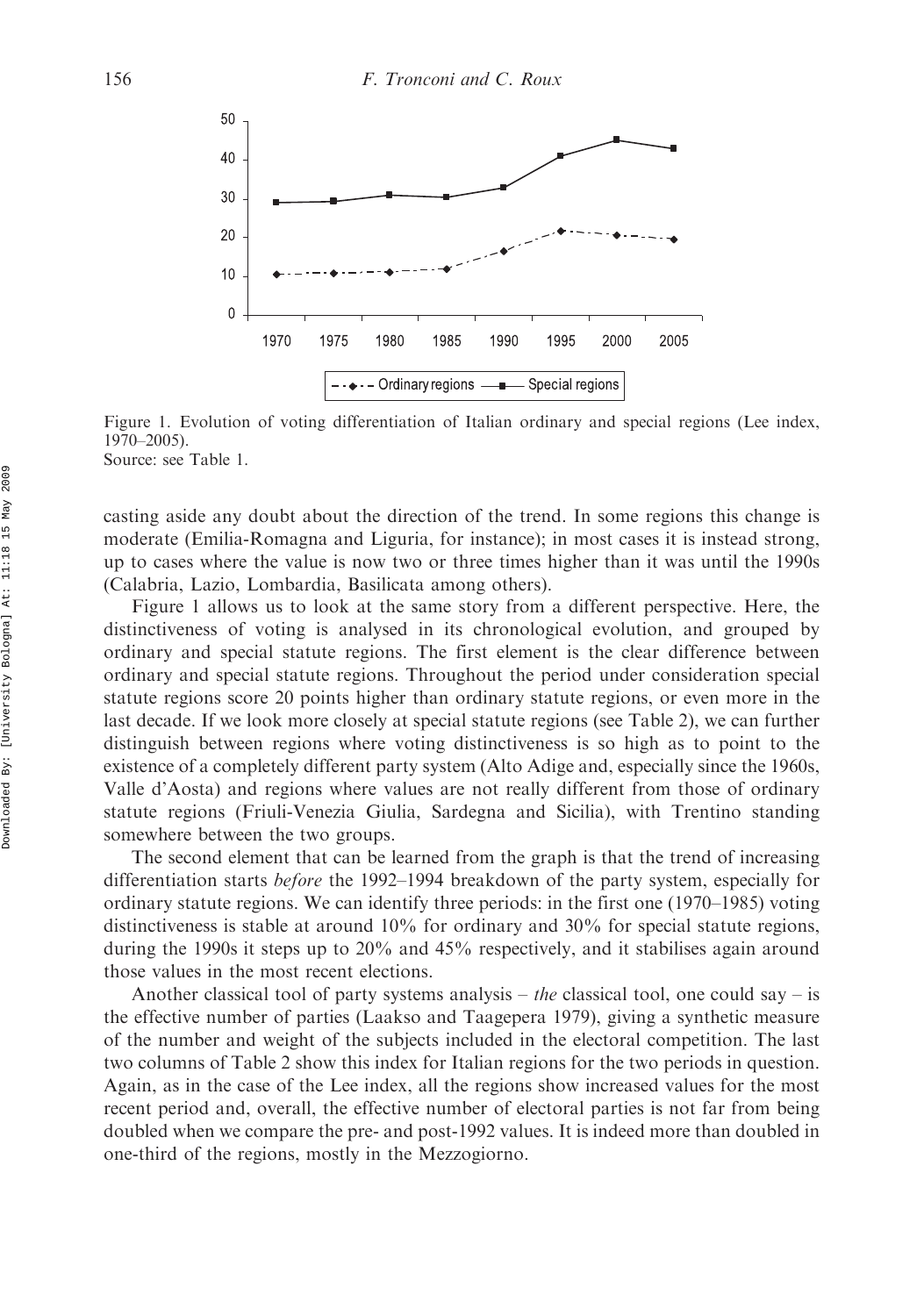

Figure 2. Evolution of the effective number of electoral parties in Italian ordinary and special regions (1970–2005). Source: see Table 1.

A closer look at the evolution of the effective number of parties over time (Figure 2), reveals in the first place that the clear difference we observed between ordinary and special statute regions for the Lee index is not present this time. With the partial exception of 1995, when the different timing of elections could have led to significantly different political offerings, the two lines overlap perfectly. Second, and this time the pattern is similar to the one we have already observed, the trend shows the clear watershed of the mid-1990s, with the 1990 elections again partially anticipating the trend of the following years.

The descriptive analysis carried out so far has clearly pointed out two trends in the evolution of the Italian regional party systems: an increasing differentiation among regions, and an increasing fragmentation within them. The link between differentiation and fragmentation goes actually further than that. Figure 3 displays the correlation between the two indexes in the two periods of time, excluding, for reasons of graphical clarity, the two outlying points of Alto Adige and Valle d'Aosta, that would be located at the top left-hand corner of the two graphs (extremely high differentiation and lower than average effective number of parties).<sup>13</sup>

In the 1970–1990 period the two indexes are negatively correlated  $(r = -0.48)$ , which means that the more one region has a peculiar structure of party competition (a higher value on the Lee index), the *less* it is fragmented. This negative correlation would indeed get close to a perfect correlation ( $r = -0.83$ ) if we removed from the picture three more autonomous regions, Trentino, Friuli-Venezia Giulia and Sicilia. After 1990 (Figure 3b), this negative relation disappears. A correlation is still present, though a weaker one, but this time it is a *positive* correlation  $(r = 0.37)$ . In other words, if we were to explain the distinctiveness of party competition dynamics in Italian regions only through party fragmentation, we would have to accept that two different mechanisms are at work, before and after 1992. The substantial explanations of this paradoxical evidence will be addressed in the following sections, devoted to the 'First' and the 'Second' Republic respectively.

#### Patterns of regional competition under the 'First' Republic

In the first period, the phenomenon to be explained is why regions that are more distinctive are also less fragmented (the upper left quadrant of Figure 3a). A first series of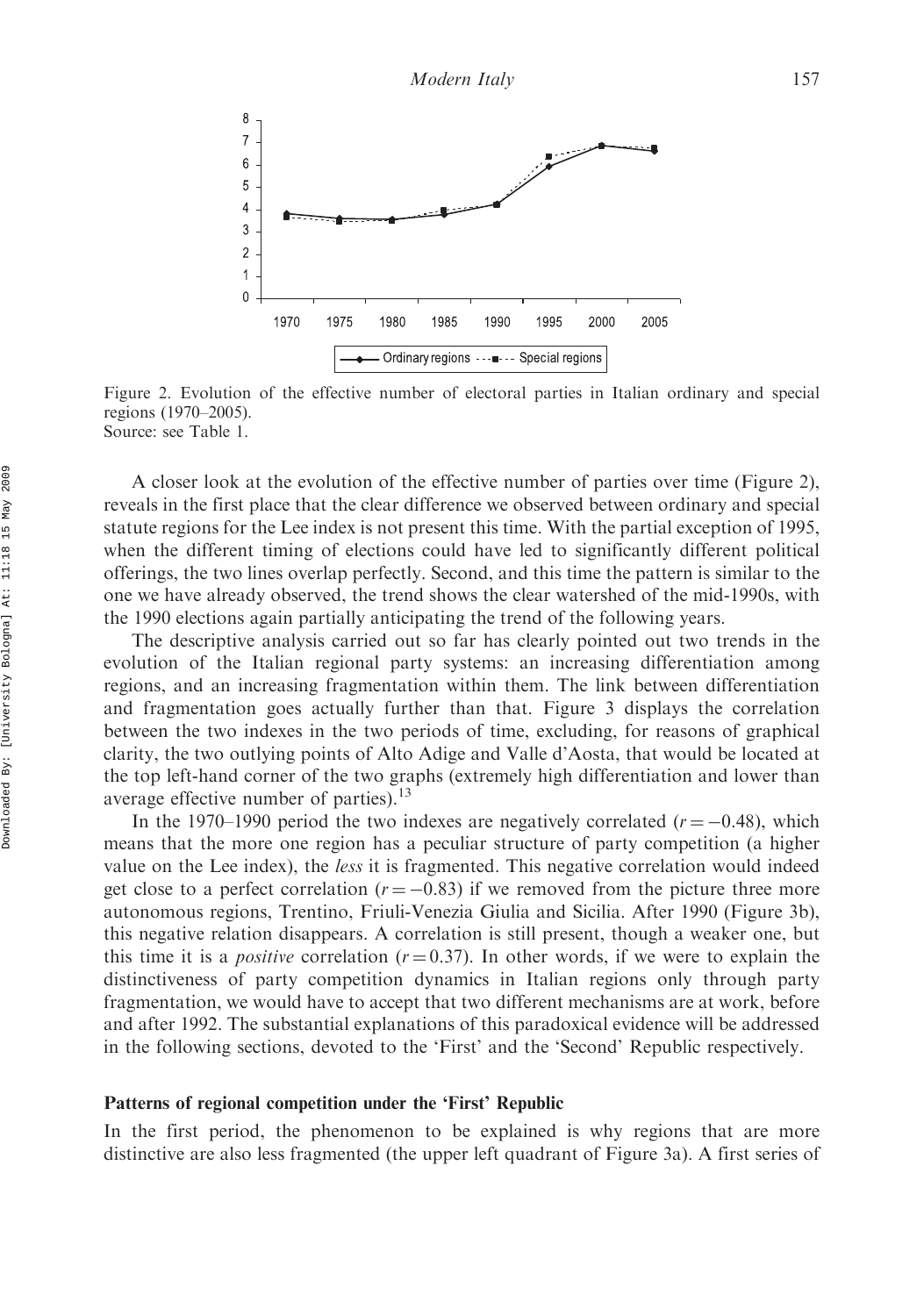

Figure 3. Effective number of parties and distinctiveness of voting in Italian regions, 1970–1990 and 1995–2005 (except in Val d'Aosta and Alto Adige). Source: see Table 1.

regions are represented by two specific outlying cases in Trentino Alto Adige (especially in the province of Bolzano) and in Val d'Aosta. Here, the strongest source of differentiation is due to the success of ethno-regionalist parties (ERPs). Though its definition is a challenging puzzle given the extreme internal variety of this party family, ERPs can be characterised by their appeal to a sub-national ethnic identity and by the territorial concentration of their electoral support (Türsan 1998, Tronconi 2009). Now, generally speaking, though Italy is said to be a country characterised by strong localism that undermines the strength of national identity, ERPs perform here rather less well than in other parts of Europe such as Spain, Belgium or the UK (De Winter 1998).

Good examples of this weakness are given by the limited impact of ERPs in Sicily, Sardinia and Friuli Venezia Giulia. In Sardinia, the Sardinian Party of Action (the oldest living ERP in Italy), after short periods of electoral success immediately before (1919–1924) and after fascism (1946–1948), has become a minor party well integrated and 'dissolved' into the Italian scheme of political competition, becoming from time to time an ally of Christian Democrats in the regional parliament. The only period of relative success it enjoyed was the early 1980s when, with a more radical political agenda, it led the regional government during one legislature (1984–1989) without being the main component of the left-wing ruling coalition (Roux 2006). In Sicily, only the Sicilian 'Independentist' Movement had a significant impact between 1943 and 1947 (it obtained almost 9% in the 1947 regional election), while no strong ERP exists in Friuli Venezia Giulia (Spizzo 2000). In these three regions we can find signs of mobilisation (in Sardinia, Sardigna Natzione Indipendente and Independentza Repubrica de Sardigna in Sicily Fronte Nazionale Siciliano and Movimento per l'Indipendenza della Sicilia, in Friuli Movimento Friuli and Slovenska Skupnost) that are only marginal in those regional political landscapes.

An intermediate situation is given in Trentino with the *Partito Popolare Trentino* Tirolese (PPTT) and then its successor in 1987, the Partito Autonomista Trentino Tirolese (PATT), a party that has received increasing electoral support since the late 1960s without being able to dominate the 'regional' scene. In Alto Adige and Val d'Aosta, on the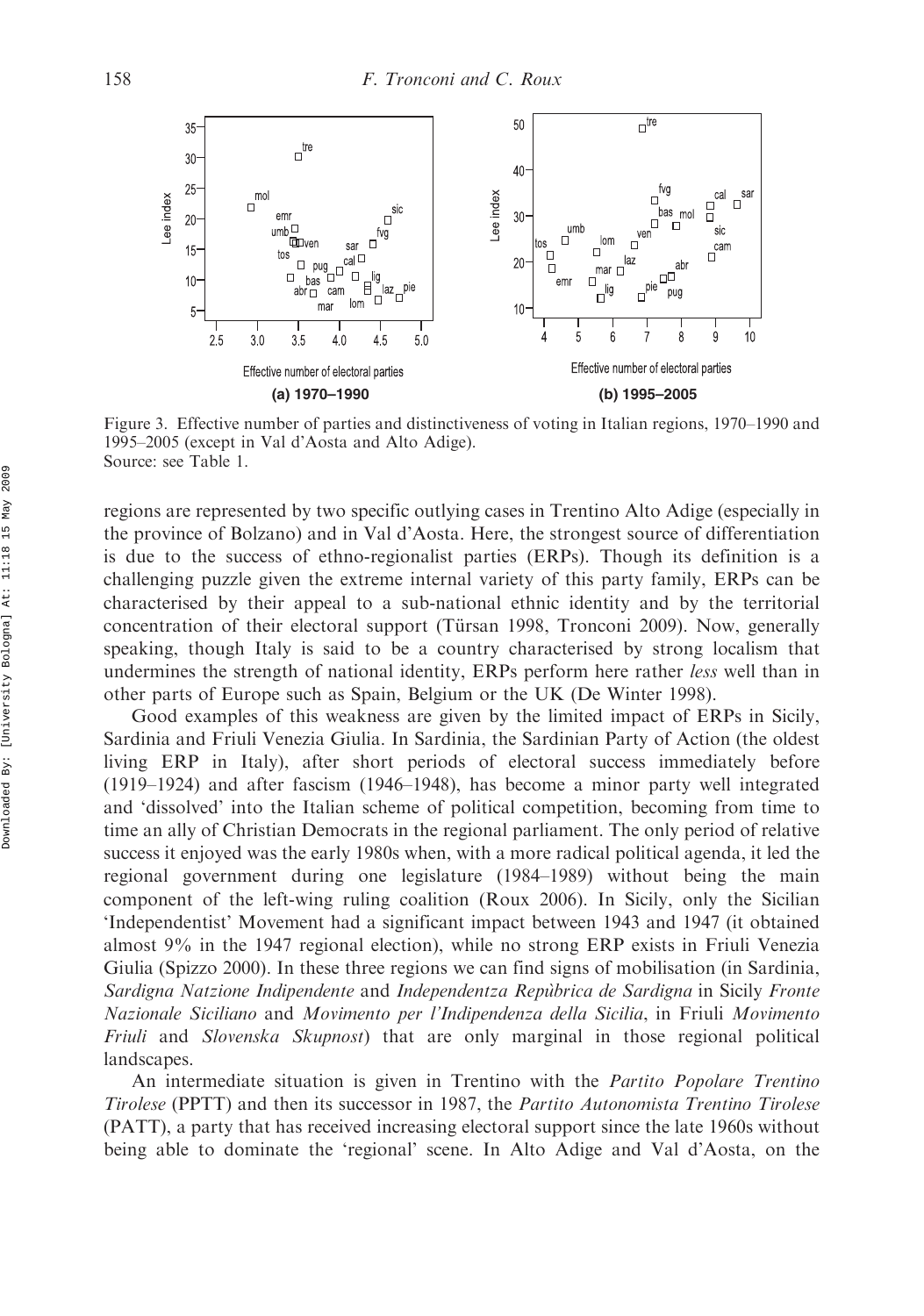contrary, the party systems reflect the existence of territorial tensions underpinned by the presence of large linguistic minorities whose claims have been successfully politicised during the whole republican era.

At the Austrian border, in Alto Adige, the coexistence of the Italian and German language groups was made problematic by the weight of memory of harsh nationalist conflicts, before and after the annexation of this territory to the Italian state, and the forced Italianisation the German group had to suffer under the fascist regime. The province of Bolzano (Bozen in German) within Trentino Alto-Adige represents the best example of a region marked by strong political specificities (Brunazzo 2000) that has been translated into the long-lasting domination of one single party, the Sudtivoler Volkspartei (Popular Party of South Tyrol, SVP). This party was founded in 1945 and though it has suffered from several splits since the 1960s (Pallaver 2006: 167) – recently the challengers have been the *Union für Südtirol* (Union for South-Tyrol, created in 1989) and the *Süd-Tiroler Freiheit* (South Tyrolean Freedom, 2007) – the SVP has managed to retain its image as 'the' party of the German and Ladin communities in Alto Adige. It is a hegemonic party which has been able to obtain an absolute majority in the provincial, regional and general elections held in the province of Bolzano since 1948, reflecting the fact that 'in South Tyrol ethnic loyalties are more deeply anchored than other ties' (Pallaver 2006, 172). However, its electoral performances, though still impressive, have been slowly decreasing in the recent past (44.3% in the 2008 general election for the Chamber of Deputies), and it will be interesting to observe whether this means that the leadership of the SVP is really threatened.

As for Val d'Aosta, the main party is the *Union Valdôtaine* (Caponio 2000; Sandri 2006). Created in 1945 as a political union supposed to gather the interests of the Valle beyond the division between political parties, the Valdostan Union was not initially as successful as the SVP in the province of Bolzano. Its growth has been a gradual one and it has been described as the transformation of an opposition party into a catch-all party (Caponio 2000, 590) from the 1960s onwards, with its dominance in this small Alpine region becoming undisputed in the last decades. Indeed, it has been leading the regional government since 1975 with only one interruption from June 1990 to June 1993. At the state-wide level, the UV has participated in general elections since 1958 with positive results, obtaining 41.4% in the 2008 general election (in the House of Representatives).

Why do ERPs succeed in Alto Adige and Val d'Aosta and not in the other special statute regions? A comprehensive answer to this question would require an in-depth analysis that we cannot provide here. However, a short answer lies in the diversity of historical paths of peripheral territories in Italy. In fact, it is a striking common point between the French- and German/Ladin-speaking regions – two 'interface peripheries' to use Rokkanian words (Rokkan and Urwin 1983) – that they have been subject to international pressures coming from neighbouring states. French, Swiss and Austrian interests have influenced and put Italian national and local actors under constraints. It was the case for Val d'Aosta in the immediate postwar period (Sandri 2006) but it was even clearer, as already stated earlier, in the case of Alto Adige: the issue has been raised at the level of the UN and several agreements have been negotiated over the past four decades.

If we go back to Figure 3, a second cluster of regions is represented by territories such as Trentino and Veneto in the north-east, Toscana, Umbria, Emilia-Romagna in the centre, and Molise, Basilicata (and, to a lesser extent, Abruzzo) in the south. This distribution is not casual: also in these cases the main source of differentiation is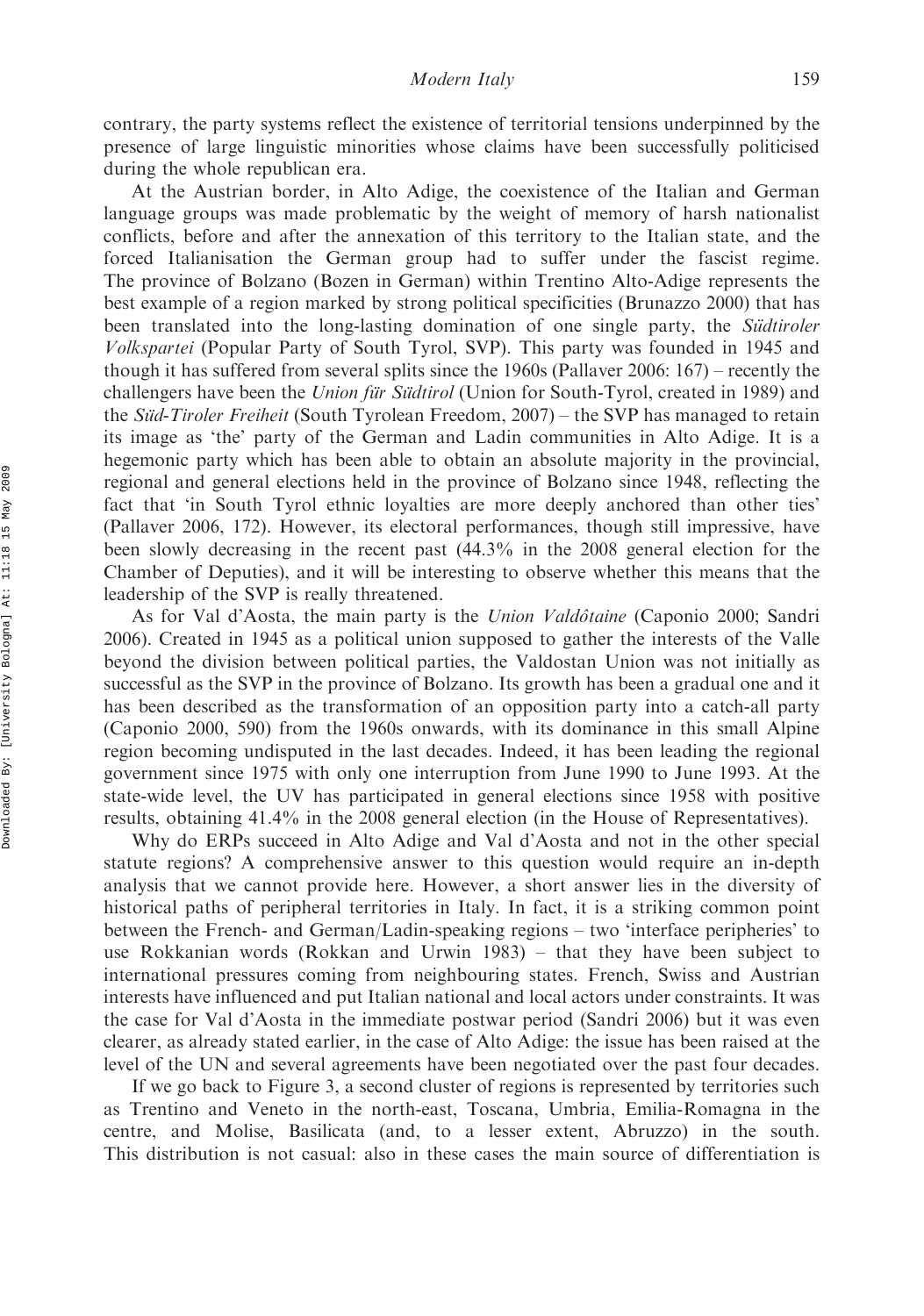the presence of a dominant party (whether the Christian Democracy or the Communist Party), which also tends to reduce fragmentation, scoring close to or above 50% of the votes in most elections, and thus reducing the overall fragmentation of the party system. This trend is not surprising and does not deserve too much space since it reflects the wellknown territorial structuring of Italian politics in 'white' and 'red' territorial subcultures (Bagnasco 1977; Diamanti 2003).<sup>14</sup> This concept refers to 'shared ideology and moral values, high degree of identification with a political party, strong community values and the identification of a common ''enemy'', which took the form of both liberalism and socialism in the ''white'' areas, and liberalism and Catholicism in the ''red'' ones' (Cento Bull 2000, 7). These territorial features in turn produced a lower fragmentation of party systems on one side, and a higher differentiation on the other. Under the 'Second Republic' the picture is different.

#### The transformations of competition under the 'Second Republic'

As already mentioned, for the period 1995–2005 (Figure 3b) the main trend is reversed compared with the previous period: the more one region has a peculiar structure of party competition (i.e. the higher the Lee index), the more it is fragmented.

Let us mention obvious exceptions to this with the persistent specific similar configuration that is observed in Alto Adige and in Val d'Aosta. In these two special statute regions, the pattern observed under the First Republic is still valid under the Second. This is due to the fact that dominant ERPs have not been affected by the transformation of the Italian party system as a whole: the SVP and the UV have maintained their dominance in the provincial/regional party system. However, the situation is not the same as far as the other regions are concerned, even though the picture becomes more complex from one region to another and it is more difficult to provide general explanations. For this reason, we propose only preliminary hypotheses concerning the dynamics of regional politics in this period.

Regarding regions with strong territorial subcultures, now we see that the cluster of these regions is spread across the graph. This is true especially for white regions while red regions are still less fragmented. They have kept, if only in part, their peculiarity due to the fact that left-wing parties have proved to be more enduring despite the transformations that have affected the Italian left since the early 1990s (split of the PCI into PRC and PDS, evolution of the PDS into DS and merging with the *Margherita* into the PD, split of Rifondazione into PRC and PdCI). What can explain the resistance of the red subculture and the disappearance/mutation of the white one? Two factors can be pointed out (Diamanti 2003). First, the relationships between the party and its social basis were different. The DC was more a mirror of the Catholic organisational structure, whereas the PCI was itself the 'motor' for the organisation of 'red' regions. As a consequence, according to Diamanti, the relationship between parties and voters was more instrumental, and accordingly more fragile, in the white regions than in the red ones. Moreover, the resistance of the red subculture can be explained by the 'positive' effects – in a period of deep re-composition such as the breakdown of the First Republic – of the conventio ad excludendum: the left part of the political spectrum had been continuously excluded from governmental coalitions for several decades and so, ironically, was spared the disillusionment towards those who governed badly – which sealed the fate of the DC.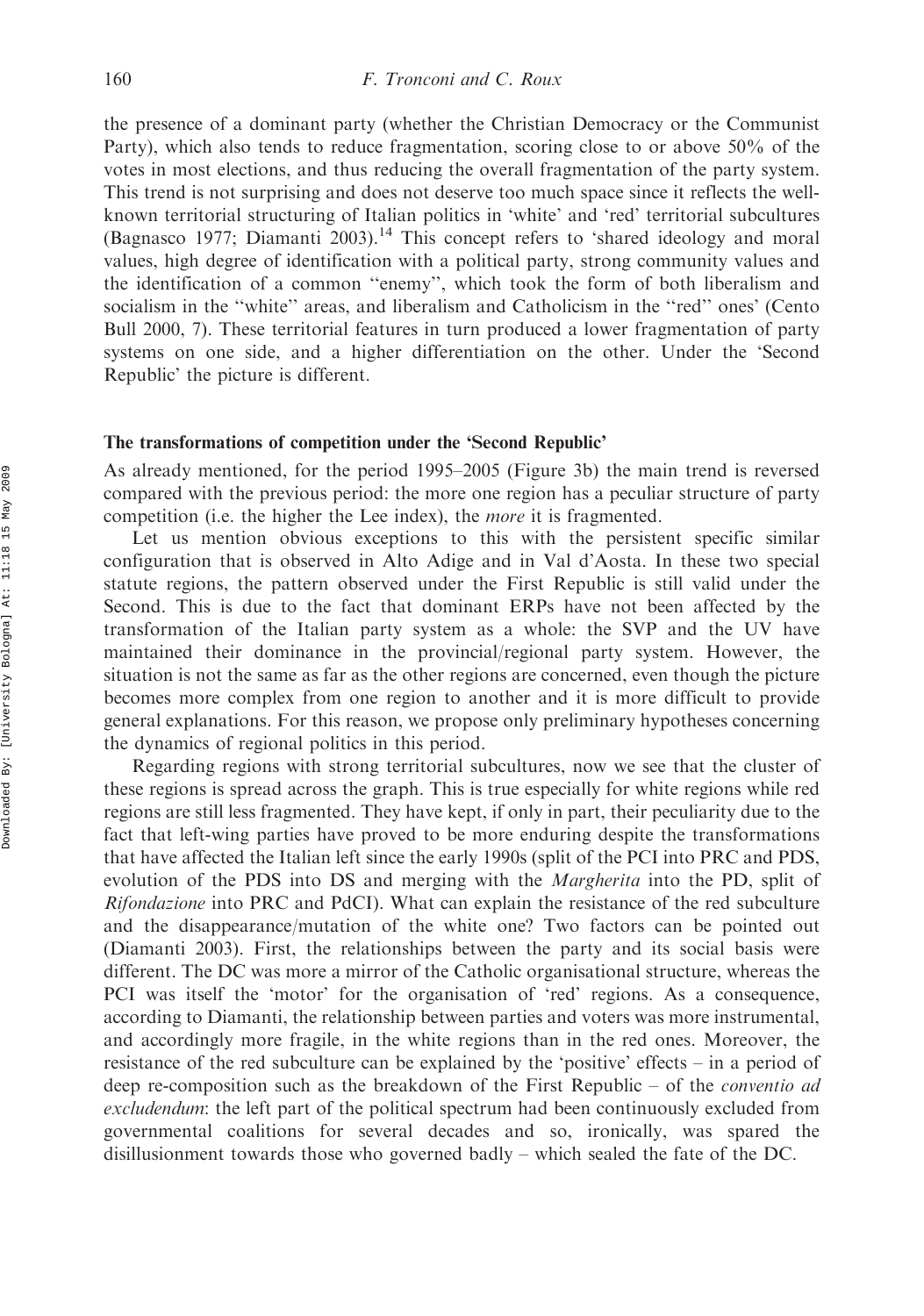Modern Italy 161

By contrast, in the other regions, and in the southern ones more evidently, the catholic diaspora has produced extremely fluid party systems, where none of the numerous contenders have been able to pick up the heritage of the 'balena bianca'. In Figure 3b, white regions display values on the Lee index that are close to the median (Veneto and Trentino, Basilicata) or well above it (Abruzzo and Molise). As a logical consequence of the implosion of the DC, they have followed more intricate paths than the ones we see in the red regions. This has liberated a political space for a competition with no 'reference party' any more. In a number of cases, such an opportunity has been exploited by new right-wing movements born or fostered in the 1990s. Especially in some areas of the northern regions the *Lega Nord* has partially replaced the position once held by the Christian Democrats, though only occasionally reaching the shares of votes of the latter. It is interesting to note that the electoral rise of the League has not led to a dramatic increase of voting differentiation or, rather, it surely did so, but not enough to make northern regions emerge as a separate cluster on the differentiation axis. Veneto and Lombardia, the two strongholds of the Lega Nord, are actually very close to the median value.

Beyond that, almost all the most differentiated regions are located in the upper right quadrant of Figure  $3b$  – not surprisingly, given the positive correlation – and they include the already noted formerly white cases and three autonomous regions (Sicilia, Sardegna and Friuli-Venezia Giulia), to which we should add Calabria and the extreme case of Trentino. A plausible explanation, though partial, could be found in the fact that the breakdown of the postwar party system and the constitutional revisions of the 1990s have brought remarkable changes not only at national but also, as we have seen, at the regional level. In the first part of this article we recalled the presidential features that regional executive bodies gain as a result of the new electoral system (1995) and the constitutional revision (1999). The same has happened, since the local elections of 1993, at municipal level, with mayors being directly elected in a run-off competition. A side effect of these changes has been the revival of personal politics, by means of parties gathering around a single influential person, most frequently a former or incumbent mayor or regional president, which have no organisational continuity beyond the electoral process. To be sure, *in abstracto*, it was not apparent that the rise of this 'personalism' would produce a rise in political fragmentation. It seems possible for one powerful individual to obtain nationwide political influence. This is indeed what happened with the emergence and sudden success of Berlusconi's Forza Italia in 1994 at the national level. At the regional and local levels, on the other hand, the combination of personal politics and the increased autonomy of party structures, brought about by both institutional reforms and the decline or disappearance of the traditional parties, has led to the multiplication of local parties that vary in importance and structuring from one region to the other, adding themselves to the existing political supply of state-wide political parties. Usually, these are able to challenge national parties without being able to become hegemonic in the enduring multiparty configuration. This was particularly evident in 2005, when 'president's lists' contested elections in eight regions, $1<sup>5</sup>$  as a means of getting the highest political returns from the personal visibility this position secures. Linked to this phenomenon is a new rise of local clientelism (Piattoni 2005), especially in the Mezzogiorno (but examples can be easily be found elsewhere also). Here a longstanding tradition of politics made through direct and personal bonds and based on the selective distribution of material and symbolic resources has found a perfect environment in the new institutional framework.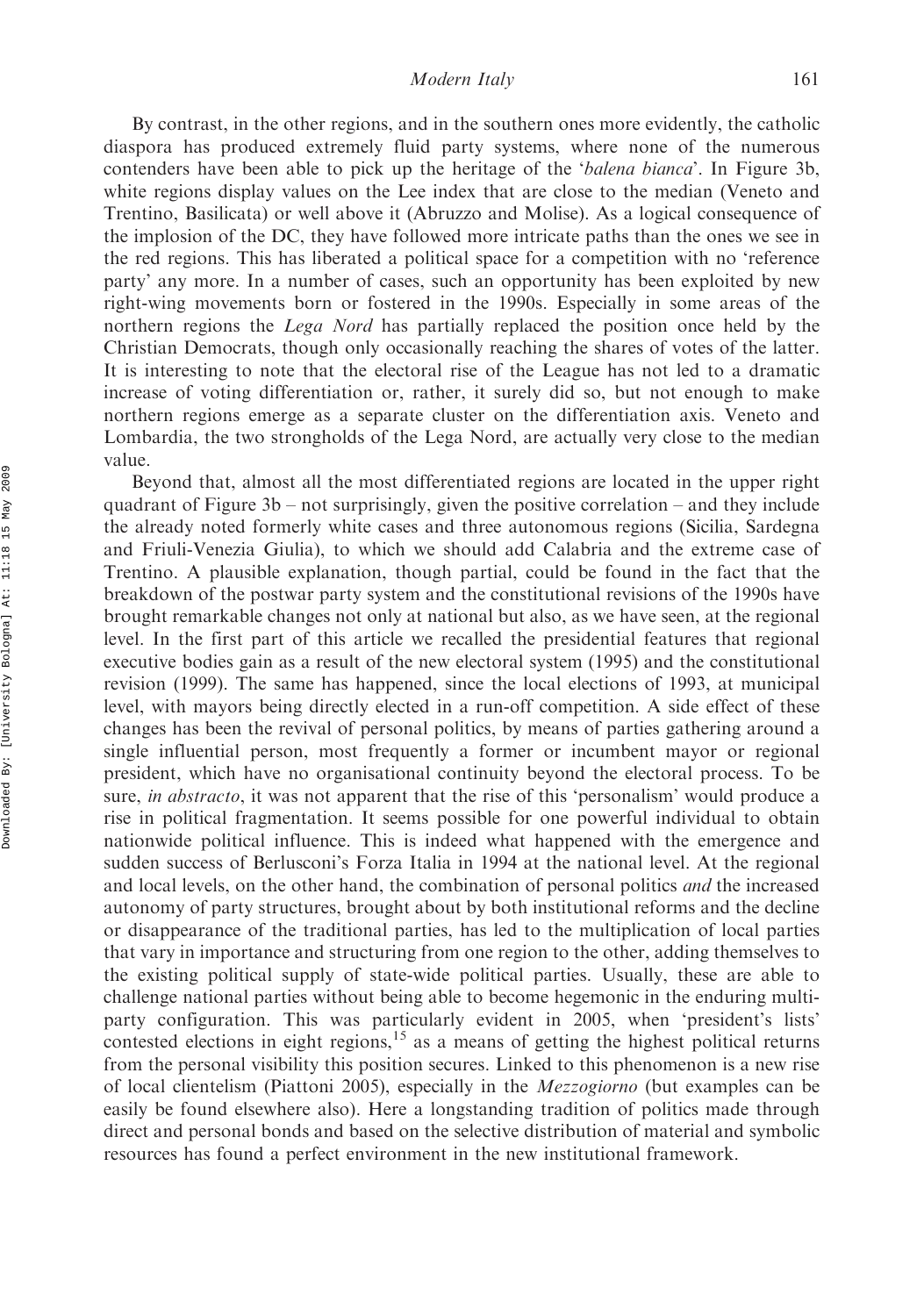Sometimes there are specific political parties that develop a programme based on a rather generic criticism towards policies of successive governments, stressing the urgent need to address unsolved structural problems (poverty, unemployment, administrative inefficiency and so on), with a vague territorial appeal based on the defence of the 'South' and an insistence on action, voluntarism and autonomy. But the rule is that behind formal political groups there are political leaders that lie at the heart of a system of influences. Those who once would have played this role as a party faction leader (more openly in Christian Democracy and the Socialist Party, traditionally factional parties, more underground in the Communist Party) have now turned to competing with their own list. A good example of this case is given by Raffaele Lombardo, the founder and leader of the Movement for Autonomies (Movimento Per le Autonomie, MPA), a pan-Southern movement that has been struggling for the interests of Sicily and the *Mezzogiorno* since 2005. Lombardo is now known for being one of the most prominent figures of the Sicilian centre-right. He became the president of the Sicilian region after his triumphal success in 2008. Within the centre-right's electoral strategy, it is supposed to mirror the Northern League: in the 2008 general election, the MPA had candidates in 10 Southern regions while the Lega Nord had candidates in the 10 Northern ones. However, Lombardo, who used to work in healthcare services – a professional background that is not uncommon for influential politicians with a locally oriented profile – started his political career in the DC in the 1970s, obtaining his first electoral successes at the local and provincial level in Catania and at the regional level in Sicily. Under the Second Republic – a period in which he is facing a number of judicial cases – he has still been a member of one of the Christian Democrat parties (CCD and then UDC) and he was elected as an MEP in 1999 and as the President of the province of Catania from 2003 to 2008. So far only journalistic accounts have studied the social basis of the political success of Lombardo,<sup>16</sup> but he is a good example of a more general trend observed in current Italian politics.

Similar stories could be told about other former Christian Democratic faction leaders like Clemente Mastella, a former member of the DC and now leader of the Union of Democrats for Europe, well rooted in the province of Benevento (Campania) and other southern regions. $17$ 

Alternatively, these leaders are powerful enough realistically to threaten their party and compete in the electoral arena under their own label. On the strength of this blackmail power, they can negotiate the composition of lists within the party from a position of strength, as is well illustrated by the cases of Antonio Bassolino, former Communist, in Campania, or Agazio Loiero, former Christian Democrat, in Calabria, now both members of the Democratic Party, or even the president of Lombardy, Roberto Formigoni, a member of Forza Italia.

In both cases anyway, the likely result is that locally influential personalities are able to control 'packages' of votes and eventually to bring into the assemblies their cohort of extraloyal followers – another way by which personal networks increase their influence and local branches of parties gain autonomy vis-a`-vis the centre of nationwide organisations.

### **Conclusion**

By trying to understand the impact of the territorial reforms on the regional dimension of the Italian political system, this article has highlighted several changing features of Italian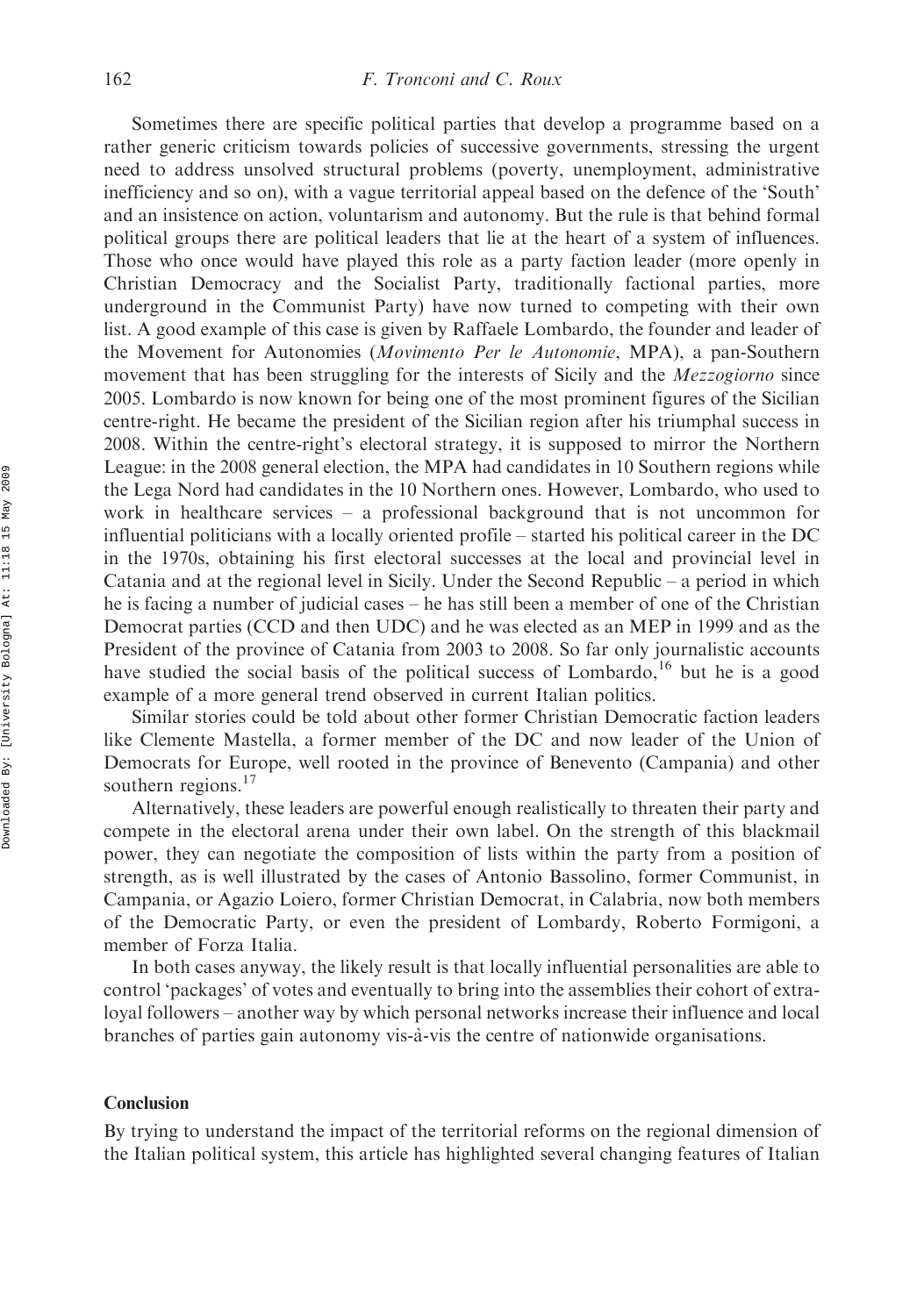regional party systems. In the first place, and contrary to conventional wisdom, regional elections can be legitimately considered second-order elections only since the mid-1990s. At the very least, they have been consistent with a second-order pattern of voting in 2000 and 2005 to an extent that does not have precedents since regional elections have been held. The second main finding is that the emergence of this second-order effect did not occur in isolation, but took place in a context marked by the transformation of the national party system. We claim that this shift took place in a configuration of regional party competition that is today much more differentiated than it used to be, in the context of a party system characterised by convulsive changes and within the framework of a growing decentralisation. That is to say, the centrifugal forces brought about by the federalisation process Italy has undergone in the few last decades have proved stronger than the centripetal ones (which are a consequence of considering regional elections as a test for national governments). Even when Italian voters have used regional elections to express their disapproval of incumbent national government, they have done so by increasingly turning to local and 'personal' parties. This phenomenon is not limited to regional elections, as evidence has been gathered also concerning a trend towards 'territorialisation' of the parliamentary elite (Verzichelli 2002).

A question remains open regarding the reasons for this revival of a locally oriented style of representation. Institutional incentives (federalisation and the adoption of 'presidential' forms of local and regional government) may well have provided incentives in this direction. From the organisational point of view, local political parties or parties based on autonomous bodies loosely connected to the centre may be more suitable to the new institutional environment, and more able to respond to the needs of local communities.

On the other hand, we suggest that a more contingent explanation plays a role as well. The break-up of the main party organisations (and the Christian Democratic diaspora in particular) has turned a number of former faction-leaders with a territorially concentrated base of support into local leaders loosely connected to the central organisation of the party, and capable of credibly threatening to use their local power against the centre, as happened in 2005 with the issue of the lists of the presidents. Furthermore, some local notables have been successful in founding their own locally or regionally based organisations, as in the examples of Lombardo and Mastella. Future elections will tell us if this is just a temporary effect of the never-ending Italian transition, leading at some point to a re-structuring of strong centripetal party organisations, or whether it might have become a permanent feature of regional party systems.

#### Notes

- 1. This article is the result of a joint reflection; however, Filippo Tronconi is particularly responsible for the final draft of sections 2 and 3, Christophe Roux for the final draft of sections 4 and 5. The introduction and conclusions have been written jointly.
- 2. It would become, 10 years later, the model followed for the state electoral system that is currently in use.
- 3. The system is actually more complicated than this, as the majority bonus can be variable in special cases. See D'Alimonte (1995) for details.
- 4. The experience of the 2008 general election suggests, though, that fragmentation is not a necessary consequence of an electoral system providing a majority bonus.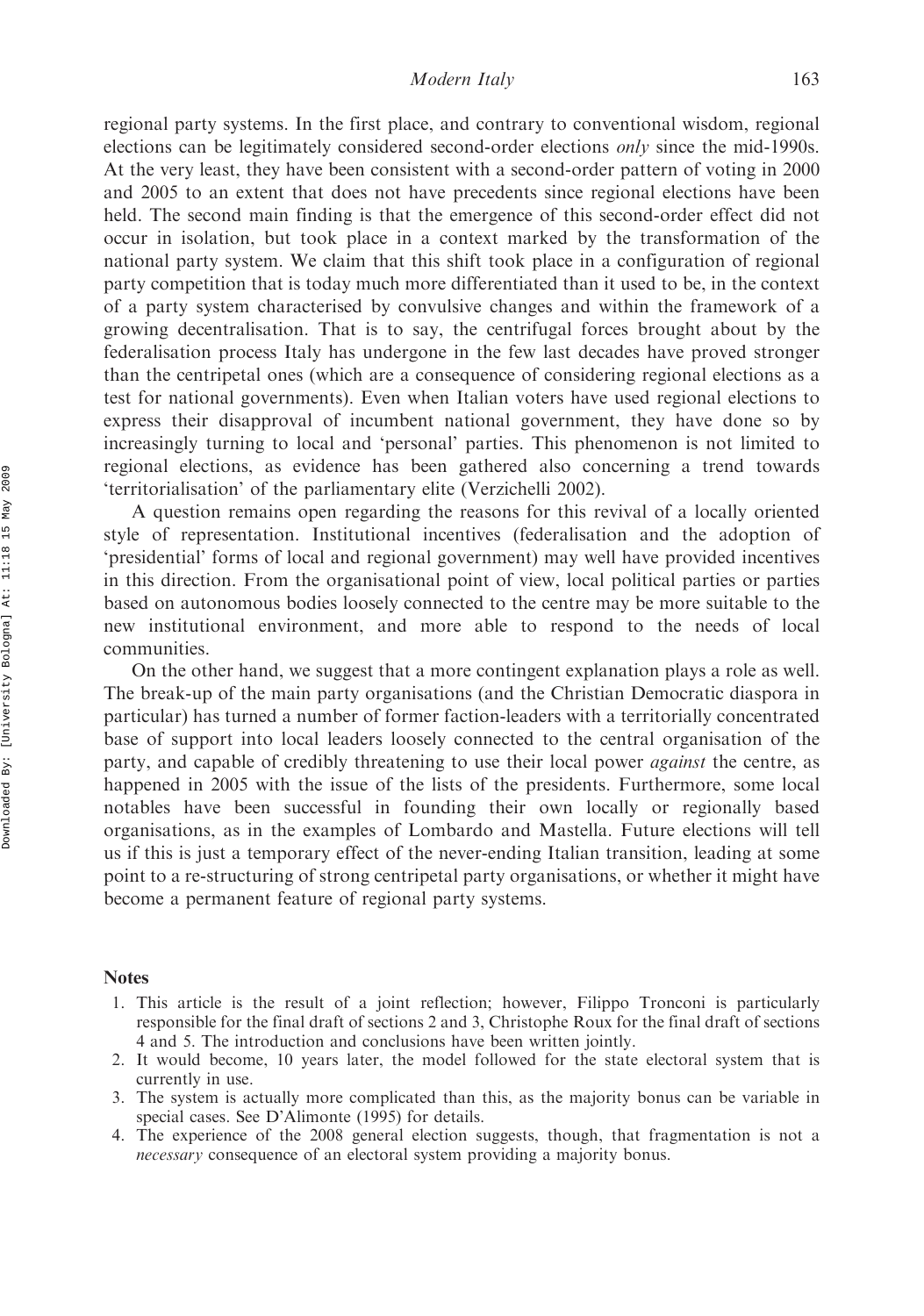- 5. The most innovative part of the electoral law is the introduction of regulated 'primary' election for the selection of candidates to the regional assembly and the presidency of the region. In the other cases (and in Tuscany as well), changes have mainly concerned a different gradation of the majority bonus, legal threshold and representation of women. See Fusaro and Rubechi (2005) and Pacini (2007).
- 6. One should mention the case of Sardinia whose regional reform of the electoral system (a power granted with the special status) tried in vain to introduce mechanisms that could have led to the direct election of the president; on this experience see Venturino (2000 and, for its adaptation to national trends, 2004).
- 7. In Friuli-Venezia Giulia an attempt to go back to indirect election of the president was blocked by a popular referendum in 2002.
- 8. According to the same Constitutional law, the regional assembly of Trentino-Alto Adige became an indirectly elected body, made up of the members of the two provincial assemblies of Trento and Bolzano (capitals of Trentino and Alto Adige/South Tyrol respectively). These two assemblies and the respective executive branches, which already enjoyed special autonomy on the basis of a revision of the autonomous statute in 1972, are now the places where real power is exerted, while the region mostly acts as a coordinating body. In the following, we will refer to the two provincial assemblies of Trentino and South Tyrol, which are the politically relevant arenas.
- 9. This sentence must be understood in a medium-term perspective, considering the shift from centralisation to regionalisation and from regionalisation to federalisation. Indeed a number of scholars have pointed out the limits of Italian decentralisation in ordinary regions until the late 1980s (Baldi 2006).
- 10. A further hypothesis, firmly supported by empirical evidence, concerns the lower level of turnout for second-order elections. As this is the subject of the article by Legnante and Segatti (2009), we will not consider it here.
- 11. As is widely known, in Italy the duration of governments rarely coincides with the duration of the legislature. This leads to the problem of considering the time lag as the distance between the date of regional elections and the date of the last national elections, or instead the date of the last government formation. We opted for the first solution, as in most cases a new government means a reshuffle of ministerial allocations and (sometimes) a new prime minister, but rarely a major change in party coalition and a visible turn in policy priorities, at least in the perception of public opinion.
- 12. The formula employed for the index is: Lee  $\sum |v_{i(r)}-v_{i(n)}|/2$ , where  $v_{i(r)}$  is the percentage of vote of party i in each region and  $v_{i(n)}$  is the average percentage of vote of the same party in all regions, dividing by 2 to eliminate double counting. The index is logically similar to the Pedersen index of volatility, the difference being that in the latter each party score is compared with the party score in the previous election, instead of the national average.
- 13. As we will discuss in the following pages, both these features are the result of the presence of dominant parties.
- 14. However, one should note that, as far as the regional level is concerned, red and white areas only roughly coincide with the limits of existing administrative regions: we can find red marks in white regions (such as Venice), and white marks in red regions (such as Lucca in Tuscany) (see Diamanti 2003 for a global appraisal).
- 15. Including Friuli-Venezia Giulia, where elections were held in 2003 and Sardinia, where elections were held in 2004. The other regions where a 'president's list' was competing were Piemonte, Veneto, Calabria, Liguria, Lazio and Puglia. In the last three cases both centreright and centre-left candidates headed their own list. For a detailed account, see Di Virgilio (2007, 140–43).
- 16. See, for instance, Gomez (2008).
- 17. Though this party (temporarily?) disappeared from the national parliament in the 2008 elections (after having withdrawn its confidence in the Prodi Cabinet, leading to an early end of the legislature), it is still well rooted and active in many southern local and regional councils and executives.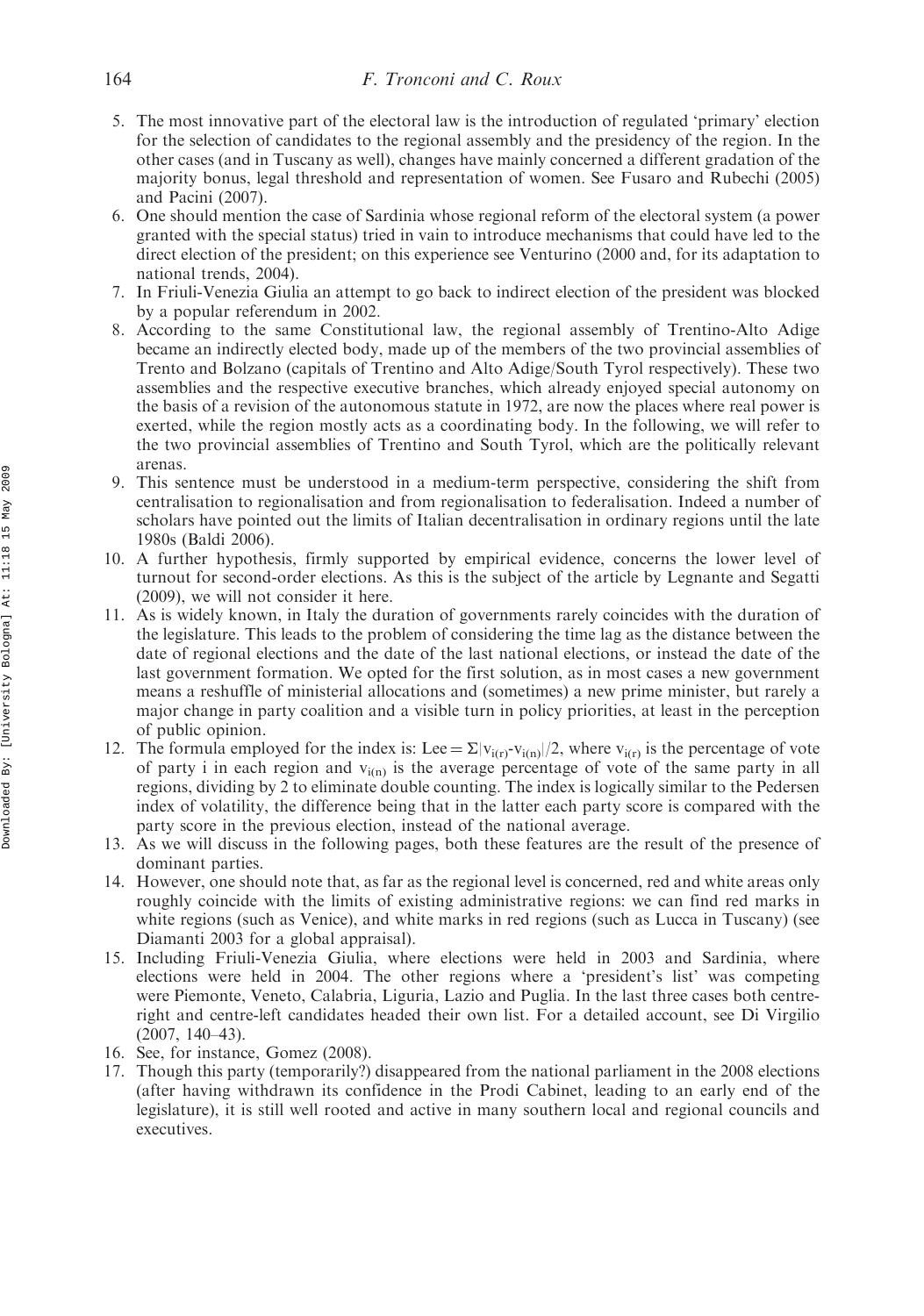## References

- Bagnasco, A. 1977. Tre Italie. Le problematiche territoriali dello sviluppo. Bologna: Il Mulino.
- Baldi, B. 2006. Regioni e federalismo. L'Italia e l'Europa. Bologna: Clueb.
- Brunazzo, M. 2000. Trentino–Alto Adige. Un unico sistema di partito? Le Istituzioni del Federalismo XXI, no. 3–4: 615–30.
- Caponio, T. 2000. Valle d'Aosta. Verso quale autonomismo? Le Istituzioni del Federalismo XXI, no. 3–4: 587–98.
- Cento Bull, A. 2000. Social identities and political cultures in Italy: Catholic, Communist and 'Leghist' communities between civicness and localism. Oxford: Berghahn.
- Chiaramonte, A., and A. Di Virgilio. 2000. Le elezioni regionali del 2000: la frammentazione si consolida, le alleanze si assestano. Rivista Italiana di Scienza Politica XXX, no. 3: 513–52.
- D'Alimonte, R. 1995. La transizione italiana: il voto regionale del 23 aprile. Rivista Italiana di Scienza Politica XXV, no. 3: 11–34.
- D. Alimonte, R, and L. De Sio. 2007. Come e perché il centro-sinistra ha vinto le elezioni 2005. In Riforme istituzionali e rappresentanza politica nelle Regioni italiane, ed. A. Chiaramonte, and G. Tarli Barbieri, 145–74. Bologna: Il Mulino.
- De Mucci, R. 1987. Distintività e generalità delle elezioni regionali nel sistema politico italiano. In Elezioni regionali e sistema politico nazionale. Italia, Spagna e Repubblica Federale Tedesca, ed. M. Caciagli, and P. Corbetta, 57–61. Bologna: Il Mulino.
- De Winter, L. 1998. Conclusion: A comparative analysis of the electoral, office and policy success of ethnoregionalist parties. In Regionalist Parties in Western Europe, ed. L. De Winter, and H. Türsan, 204–47. London: Routledge.
- Di Virgilio, A. 2007. La costruzione dell'offerta politica: progettazione nazionale, realizzazione regionale. In Riforme istituzionali e rappresentanza politica nelle regioni italiane, ed. A. Chiaramonte, and G. Tarli Barbieri, 117–44. Bologna: Il Mulino.
- Diamanti, I. 2003. Bianco, rosso, verde ... e azzurro. Mappe e colori dell'Italia politica. Bologna: Il Mulino.
- Fusaro, C., and M. Rubechi. 2005. Le nuove leggi elettorali e i nuovi Statuti. Le Istituzioni del Federalismo XXVI, no. 6: 1007–44.
- Gomez, P. 2008. La lega Lombardo. L'Espresso, March 6: 60–62.
- Hearl, D., I. Budge, and B. Pearson. 1996. Distinctiveness of regional voting: A comparative analysis across the European Community (1979–1993). Electoral Studies 15, no. 2: 167–82.
- Legnante, G., and P. Segatti. 2009. Intermittent abstentionism and multi-level mobilisation in Italy. Modern Italy 14, no. 2 .
- Mazzoleni, M. 2009. The Italian regionalization: A story of partisan logics. Modern Italy 14, no. 2.
- Pacini, M.C. 2007. Nuovi (e vecchi) sistemi elettorali regionali. In Riforme istituzionali e rappresentanza politica nelle Regioni italiane, ed. A. Chiaramonte, and G. Tarli Barbieri, 69–92. Bologna: Il Mulino.
- Pallaver, G. 2006. The Südtiroler Volkspartei: From irredentism to autonomy. In Autonomist parties in Europe: Identity politics and the revival of the territorial cleavage, ed. L. De Winter, M. Gómez-Reino, and P. Lynch, 161–88. Vol. II. Barcelona: ICPS.
- Piattoni, S. 2005. Clientelismo. L'Italia in prospettiva comparata. Rome: Carocci.
- Reif, K., and H. Schmidt. 1980. Nine second-order national elections: A conceptual framework for the analysis of European election results. European Journal of Political Research 8, no. 1: 3–44.
- Rokkan, S., and D.W. Urwin. 1983. Economy, territory, identity: politics of West European peripheries. London: Sage.
- Roux, C. 2006. Autonomist mobilization in Southern Italy: The Partito Sardo d'Azione. In Autonomist parties in Europe: Identity politics and the revival of the territorial cleavage, ed. L. De Winter, M. Gómez-Reino, and P. Lynch, 189–218. Vol. II. Barcelona: ICPS.